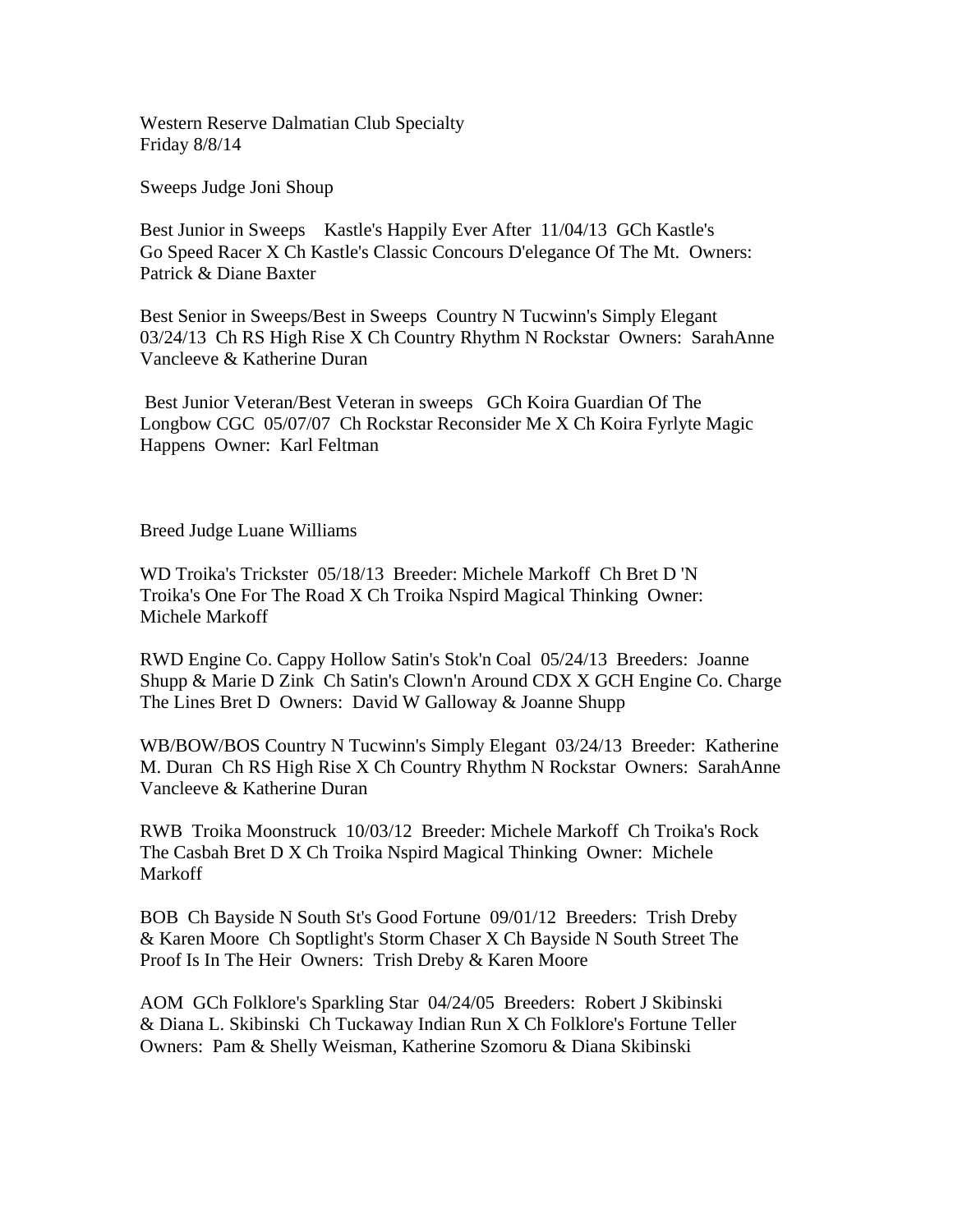AOM Ch Engine Co Cappy Hollow Spark In The Dark 05/13/12 Breeders: Joanne Shupp & Marie D Zink Ch Siobahn Blackout X GCH Engine Co Charge The Lines Bret D Owners: David W Galloway & Joanne Shupp

Sel Dog Ch Dakota's The Dark Mark 06/15/10 Breeders: Kristine Benoit, & John Benoit, & Susan T. Buse Ch Spotlight N Dakota Gryffin X Ch Dakota's Secret Keeper Owners: John Benoit & Kristine Benoit

Sel Bitch Troika N London's Foreign Affair 05/18/2013 Breeder: Michele Markoff Ch Bret D N Troika's One For The RoadX Ch Troika Nspird Magical Thinking Owners: Sharron Podleski & Leonard Podleski

Best Junior Handler Arwen Whiteman 04/29/04 Noble Archer Of Rockledge BN RN CGC 04/14/12 Dog. Breeders: Hilary Farris, Tim Farris, & Sonja Jones GCH Rockledge Nspird Montecarlo X Rowerdennan Noble Kona Kamea By Rockledge RN Owner: Hilary Farris & Tim Farris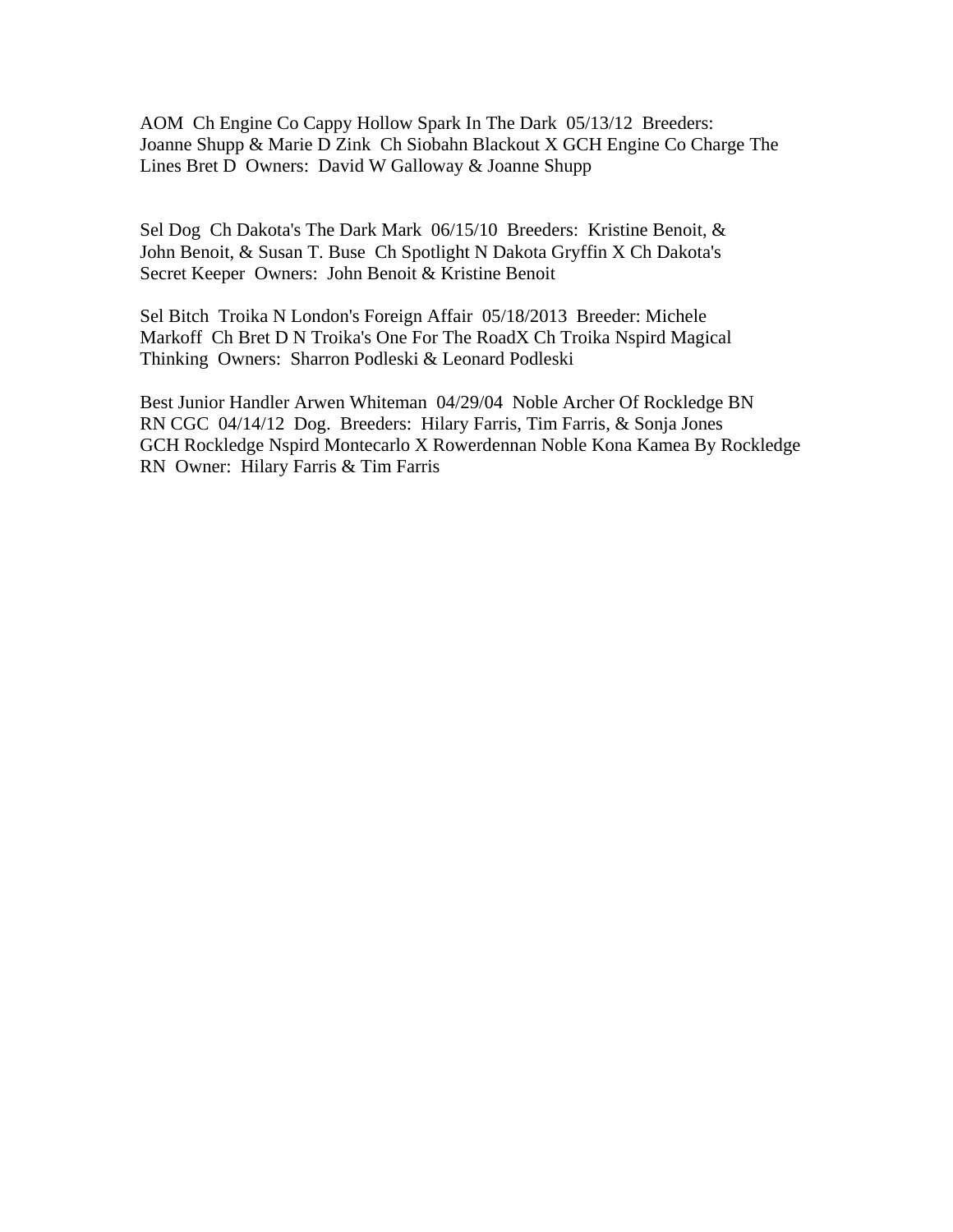Western Reserve Dalmatian Club Specialty Saturday 8/9/14

Sweeps Judge Pam Parsons

 Best Junior in sweeps Starwood-N-Laurel All Bright-N-Gold 01/29/14 Ch Starwood's She Made Me Do It Of Lrl-Atlantis X GCH Ch Laurel-N-Starwood's Gold As Ice Owners: Joni Shoup

 Best Senior in sweeps/Best in sweeps Country N Tucwinn's Simply Elegant 03/24/13 Ch RS High Rise X Ch Country Rhythm N Rockstar Owners: SarahAnne Vancleeve & Katherine Duran

 Best Senior Veteran in sweeps Ch PACH Koira Fyrlyte Magic Happens CD RA PAX MX MXJ OF MXP3 MJP4 XFP T2BP 03/23/03 Ch Redrock's Harmony Con Brio CD RA x Ch Koira Gossip Page Owner: Lynn Luikart

Best Junior Veteran/Best Veteran in sweeps GCh Koira Guardian Of The Longbow CGC 05/07/07 Ch Rockstar Reconsider Me X Ch Koira Fyrlyte Magic Happens Owner: Karl Feltman

Breed Judge Kristofer Kelso

WD/BOW Engine Co. Cappy Hollow Satin's Stok'n Coal 05/24/13 Breeders: Joanne Shupp & Marie D Zink Ch Satin's Clown'n Around CDX X GCH Engine Co. Charge The Lines Bret D Owners: David W Galloway & Joanne Shupp

RWD Troika's Trickster 05/18/13 Breeder: Michele Markoff Ch Bret D 'N Troika's One For The Road X Ch Troika Nspird Magical Thinking Owner: Michele Markoff

WB Troika Moonstruck 10/03/12 Breeder: Michele Markoff Ch Troika's Rock The Casbah Bret D X Ch Troika Nspird Magical Thinking Owner: Michele Markoff

RWB Amera's Pretty As A Picture 01/05/13 Breeder: Susan McCord Ch Troika's Rock The Casbah Bret D X Ch Ameras Picture This!. Owner: Susan McCord

BOB GCH CH Planett's Star Reporter 11/27/11 Breeders: Barbara Kaplan-Barrett & Dr. Ed Barrett GCH Monarch N Canalside's Prophecy X GCH Planett's Third Rock From The Sun Owner:s Barbara Kaplan-Barrett & Dr. Ed Barrett